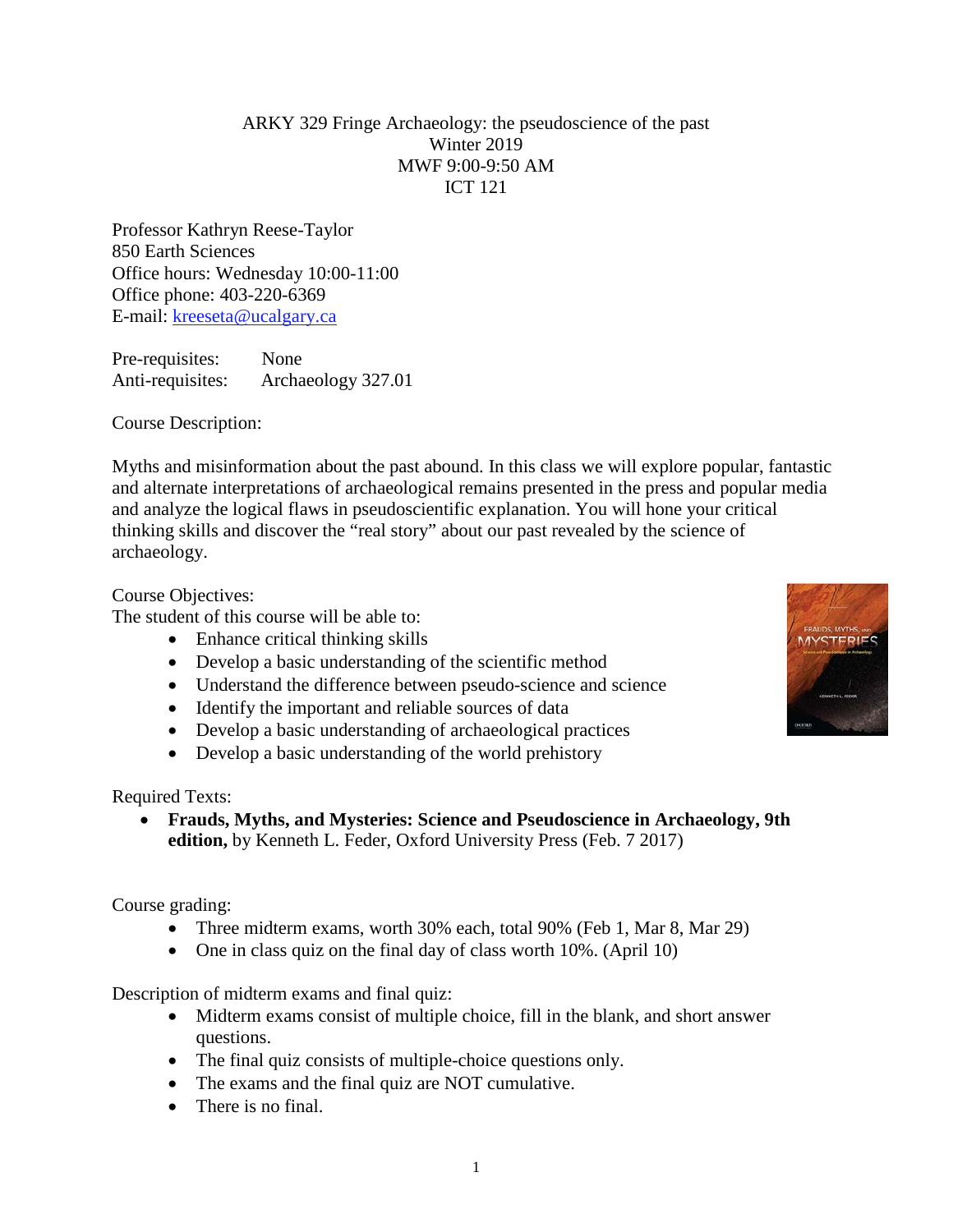• I do not allow a student to take a make-up exam for the midterms or the final quiz without documentation supporting the request. Please see the 2018-19 Calendar, Section N.1,<https://www.ucalgary.ca/pubs/calendar/current/n-1.html>

| $A+ 96-100$   | B 78-81         | $C-62-65$      |
|---------------|-----------------|----------------|
| A $90-95$     | $B - 74 - 77$   | $D+ 56 - 61$   |
| $A - 86 - 90$ | $C_{+}$ 70 - 73 | D $50 - 55$    |
| $B+ 82 - 85$  | $C = 66 - 69$   | F 54 and below |

# **PLAGIARISM AND CHEATING**

Plagiarism: "to steal and pass off the ideas or words of another as one's own" (Webster's). Plagiarism will not be tolerated and will automatically result in a failing grade for the submission. Any student caught plagiarizing will also be subject to additional University sanctions. Students are expected to be familiar with the Department of Anthropology and Archaeology's policy on intellectual honesty

## **DEFERRED EXAMS:**

A student who is absent from a test for legitimate reasons must discuss an alternative course of action with the instructor. The instructor at their discretion may transfer the percentage weight for the test to the final examination, if there is a final examination in the course, set another test, etc. An instructor will normally make this decision on the basis of verbal information provided by the student. In the event that an instructor feels that they cannot judge the veracity of the information provided, Students must be aware that they are responsible for payment of any charge associated with the medical assessment and documentation as this service falls outside the realm of services provided by the Provincial Health Care Plan. Deferral of the final exam requires Registrar approval.

# **ACADEMIC ACCOMMODATIONS**

## <http://www.ucalgary.ca/access/accommodations/policy>

Students needing an Accommodation because of a Disability or medical condition should communicate this need to Student Accessibility Services in accordance with the Procedure for Accommodations for Students with Disabilities

Students needing an Accommodation based on a Protected Ground other than Disability, should communicate this need, preferably in writing, to the instructor of this course.

## **ACADEMIC INTEGRITY**

Academic integrity is essential to the pursuit of learning and scholarship in a university, and to ensuring that a degree from the University of Calgary is a strong signal of each student's individual academic achievements. As a result, the University treats cases of cheating and plagiarism very seriously. Non-academic integrity also constitutes an important component of this program.

For detailed information on what constitutes academic and non-academic misconduct, please refer to the following link:<http://www.ucalgary.ca/pubs/calendar/current/k-2-1.html>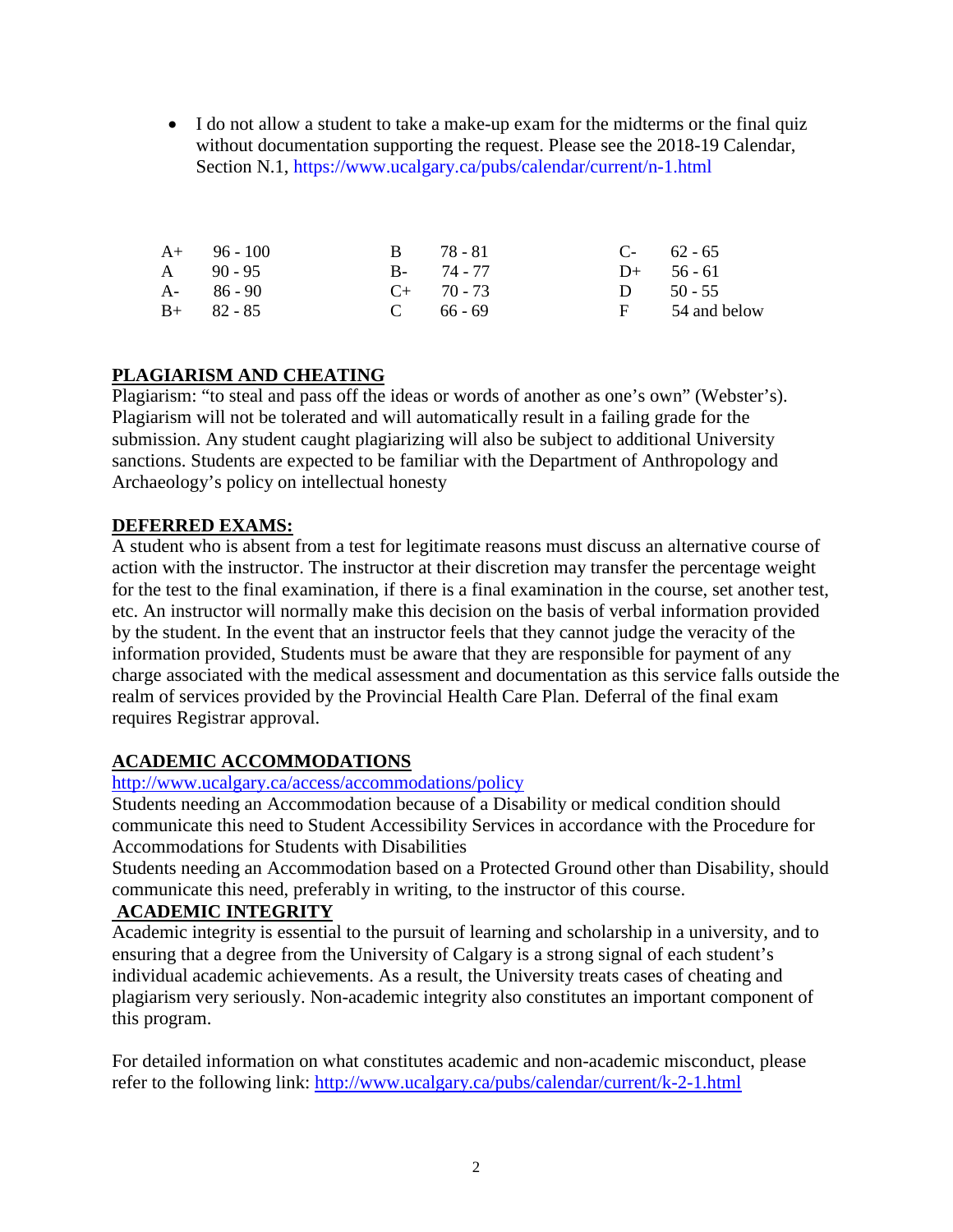All suspected cases of academic and non-academic misconduct will be investigated following procedures outlined in the University Calendar. If you have questions or concerns about what constitutes appropriate academic behavior or appropriate research and citation methods, you are expected to seek out additional information on academic integrity from your instructor or from other institutional resources.

Where there is a criminal act involved in plagiarism, cheating or other academic misconduct, e.g., theft (taking another student's paper from their possession, or from the possession of a faculty member without permission), breaking and entering (forcibly entering an office to gain access to papers, grades or records), forgery, personation and conspiracy (impersonating another student by agreement and writing their paper) and other such offences under the Criminal Code of Canada, the University may take legal advice on the appropriate response and, where appropriate, refer the matter to the police, in addition to or in substitution for any action taken under these regulations by the University

#### **TEACHING EVALUATIONS / USRIS (Universal Student Ratings of Instruction)**

At the University of Calgary, feedback provided by students through the Universal Student Ratings of Instruction (USRI) survey provides valuable information to help with evaluating instruction, enhancing learning and teaching, and selecting courses. **Your responses make a difference, please participate!** Website: http://www.ucalgary.ca/usri/

#### **Writing Across the Curriculum**

Writing skills are not exclusive to English courses and, in fact, should cross all disciplines. The University supports the belief that throughout their University careers, students should be taught how to write well so that when they graduate their writing abilities will be far above the minimal standards required at entrance. Consistent with this belief, students are expected to do a substantial amount of writing in their University courses and, where appropriate, members of faculty can and should use writing and the grading thereof as a factor in the evaluation of student work. The services provided by the Writing Support, part of the Student Success Centre, can be utilized by all undergraduate and graduate students who feel they require further assistance

**Emergency Evacuation Assembly Points**: In the event of an emergency that requires evacuation, please refer to the following link to become familiar with the assembly points for the class:<http://www.ucalgary.ca/emergencyplan/assemblypoints>

## **Freedom of Information and Protection of Privacy Act: Freedom of Information and Protection of Privacy Act**

The University of Calgary is committed to protecting the privacy of individuals who work and study at the University or who otherwise interact with the University in accordance with the standards set out in the Freedom of Information and Protection of Privacy Act. Please refer to the following link for detailed information:<http://www.ucalgary.ca/legalservices/foip> The Department of Anthropology and Archaeology's FOIP (Freedom of Information and Privacy) policy requires all reports/examinations to be returned to students during class time or the instructor's office hours. Any term work not picked up will be placed in the Anthropology and Archaeology Office (ES620) for distribution. Any student not wishing to have their work